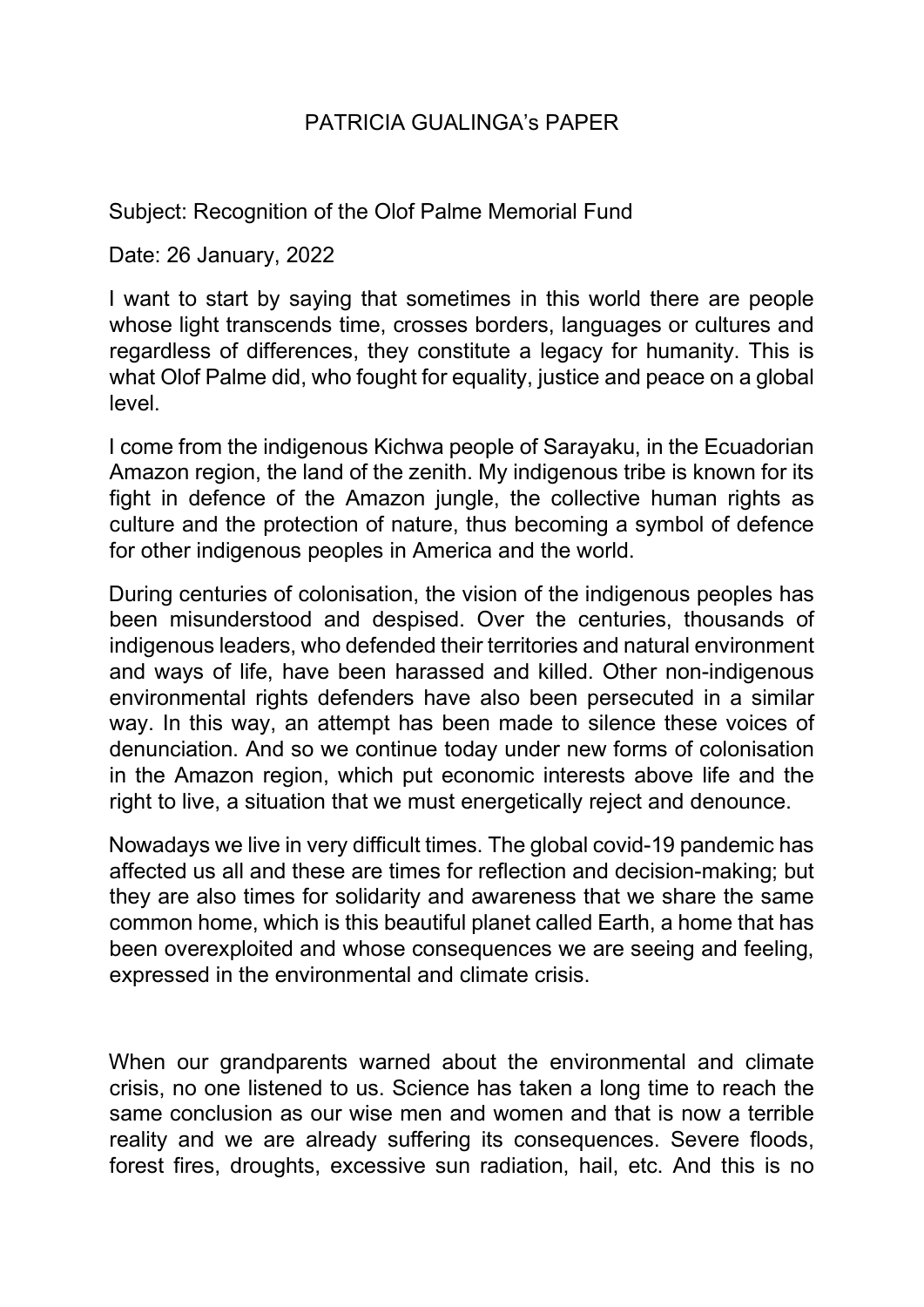longer only happening in the Amazon region, because we see that it affects many places.

Unfortunately we feel that governments are not taking these problems as seriously as they should. And as always, there are also those forces that seek to generate business also from this environmental crisis that is real and those that insist on continuing to base their economy on fossil fuels, oil, mining and logging. Activities that irreversibly affect megadiverse sites such as the Amazon region and other indigenous territories. It is as a result of this that hundreds of indigenous leaders and others who defended those places are persecuted and criminalised or have already been killed.

The Amazon region is a fragile biome vital for humanity and for other forms of life. It is the lung of the world, one of the most important sources of fresh water on the planet. It is a space that maintains the climatic balance, which is why we indigenous peoples have fought so hard. They must understand that our struggle is not just an isolated struggle, for a local right; our struggle is for the universal welfare of all living beings, including humans.

## **Living Jungle**

Many times it has been commented that we indigenous people have no proposals, nor do we contribute with alternatives; that is not true. We contribute with our knowledge, Sarayaku has a proposal that is known as Living Forest or Kawsak Sacha in Kichwa, and it is a proposal that seeks global recognition of forests as ecosystems, the forest is a conscious living being, subject to rights, whose destruction implies the destruction of everything that exists in it. Understanding this means breaking with existing paradigms to come up with a different vision of protection and care for our environment. We share this deep and sacred knowledge of indigenous peoples, to face this global environmental and climate crisis.

We, the Amazonian women defenders of the Jungle, who despite the violence that exists in our environment and against the environment in which we live, have been on the front line, defending the territories, speaking with our own voice, denouncing the abuses and stopping new revenues from oil companies coming from indigenous territories; that is why we have also been criminalised. But there we are, as always supporting and helping each other.

Apart from the situation in the Amazonian territory, it is also important to talk about the world. A fairer, more balanced and sustainable world that